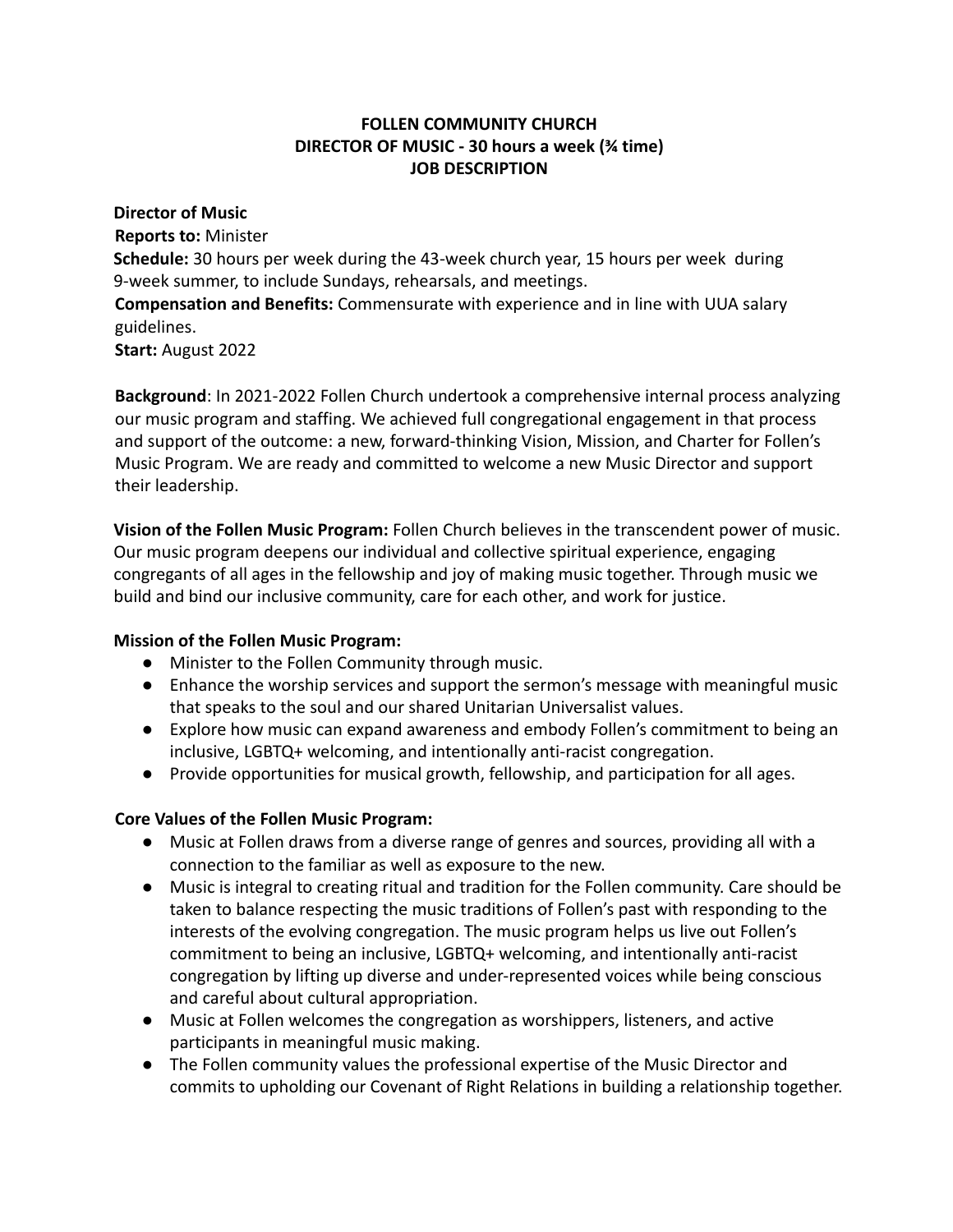*Follen's Music Director will be a leader and facilitator as we seek to live out the vision, mission and core values of our music program.*

## **Essential Functions:**

- Collaborate creatively with the Minister to choose and oversee all music programming (congregational, choral, etc) for weekly Sunday morning worship services that aligns with UU values, the worship theme, and the service itself.
- Resource, prepare, and rehearse, on time and on budget, the appropriate quantity and quality of music for each service. Music director is responsible for all music within the realm of the worship experience, including accompaniment for hymns; the Music Director can hire and supervise organists, accompanist(s) and other musicians to fulfill this responsibility.
- Direct the Adult Choir. The Adult Choir consists of Follen members who make a regular time commitment to create high-quality music together for Sunday Worship Services. The Adult Choir may utilize paid soloists/section leaders on an as-needed basis.
- Direct the Youth and Children's Choirs. These choirs provide children and youth, regardless of musical ability, the opportunity to celebrate the joy of making music together. Traditionally divided into Children (1st-5th Grades) and Youth (6th-12th Grades), all efforts should be made to lower barriers of participation so all feel welcome.
- Direct other music-making opportunities as able such as the "No Name Choir," an ad hoc vocal ensemble. With a lighter time commitment and no expertise required, this choir offers the community ways to enjoy making music together several times a year.
- Hire and supervise section leaders, soloists, accompanists, organist, and supplementary instrumentalists as needed. Supervise an Assistant Music Director; hours per week to be determined as budgeting allows.
- Using Follen's new spaces, create and/or coordinate new paradigms of musical participation for the community through concert series, lay-led experiences, and more.
- Collaborate with the Music Team, a sub-team of the Worship and Music Action Team (WMAT), to evaluate the program and seek improvements. With the support of the Music Team, engage additional volunteers to manage operational details of the choirs. Participate in other church leadership meetings as necessary, including but not limited to: Program Council, Worship and Music Action Team, weekly staff meetings, and weekly supervision and planning meetings with the Minister.
- Provide leadership for the Annual Music Production/Event. The Follen Music Program sponsors an annual community-wide musical event supported by lay volunteers. The event showcases youth, provides opportunities for all to participate regardless of musical ability, and builds community through shared experience. The Music Director, in collaboration with the Music Team, has the responsibility and authority to choose each year's community production/event, which may continue Follen's tradition of Gilbert and Sullivan operettas and/or draw from new sources. The Music Director, Music Team, and participants will devote time to reflecting on the content of their production and its impact on others.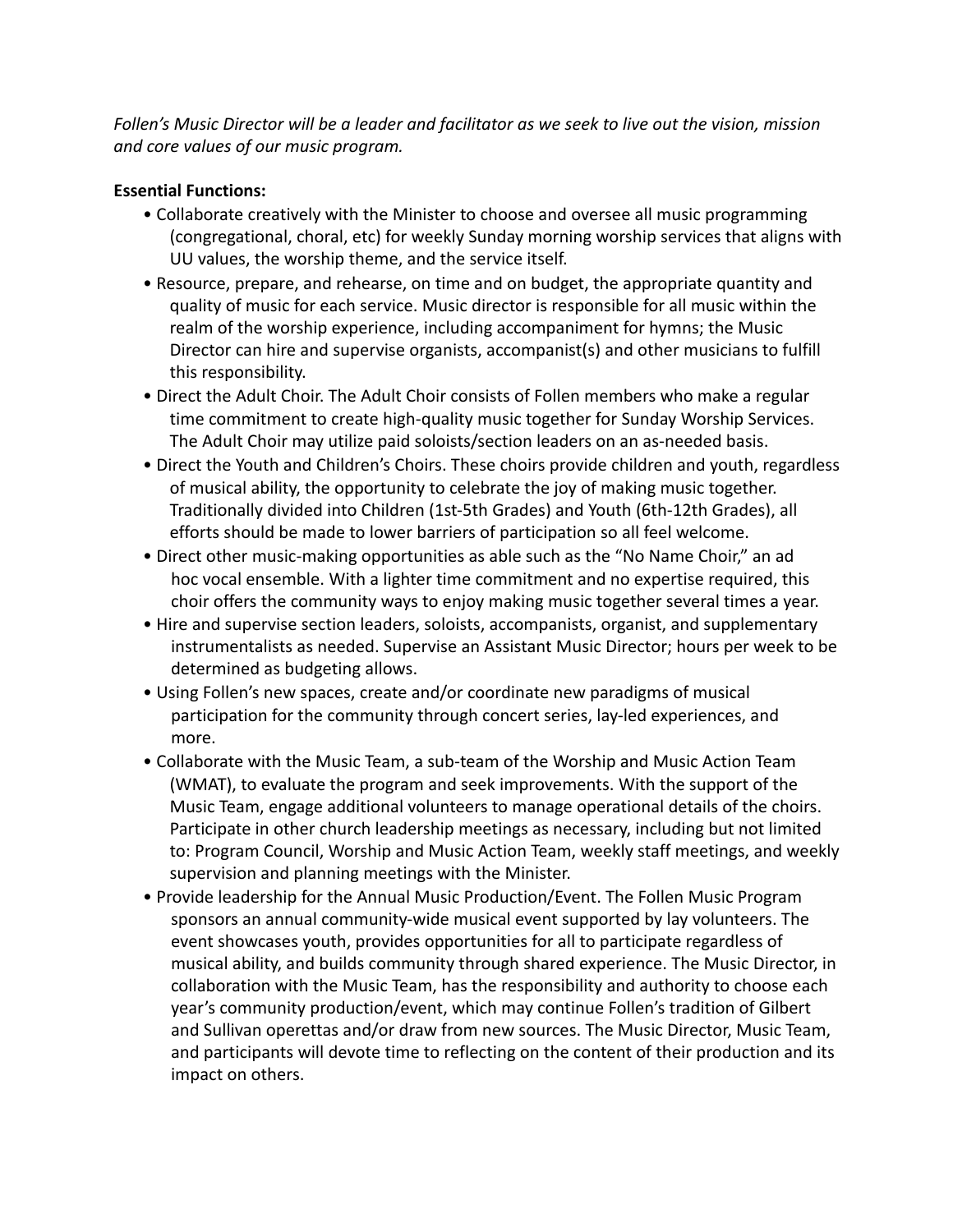- Nurture a culture of joyful, meaningful engagement with music for all, including those with many different types of ability and availability.
- Manage Follen's Music Library, resourcing and acquiring new music as is in line with the church budget and vision for the music program.
- Engage in lifelong learning and skill-building, taking part in professional development opportunities and the Unitarian Universalist Musicians' Network.

### **Minimum Qualifications**

Education and experience: Bachelor's degree or equivalent experience required; preference for those with experience leading multi-faceted music programs.

Licensure: Trusted Employee background check required.

Demonstrated musical knowledge and ability, as well as leadership and social skills.

#### **Other Responsibilities:**

- Up to 6 Sundays off September-June and 3 July-August, as approved, in coordination with the Minister. Responsible for planning high-quality coverage for Sundays off.
- Can play piano and/or organ for worship accompaniment, or can find, hire, and supervise other musicians to fulfill this need.

### **Core Competencies:**

*Mission ownership:* Demonstrates understanding and full support of the Unitarian Universalist mission, vision, values, history and beliefs of the congregation; consistently behaves in a manner congruent with these UU values; can collaborate with the minister to create worship that aligns with UU values.

#### *People/Volunteer Management:*

Provides direction, gains commitment, facilitates change, delegates appropriately, and achieves results through the efficient, creative and responsible deployment of volunteers; engages people in their areas of giftedness and passion.

*Interpersonal relationships:* Relates well to people of all ages, including adults, parents, children, and youth; builds effective and constructive rapport and relationships; considers the impact of their actions on others; communicates a sense of availability, warmth, openness and approachability; supports a culture of welcoming and connection in the life of the congregation.

*Technical Expertise:* Has full command of all the technical skills required to proficiently execute the essential functions of the job; understands which skills are lacking and seeks to develop those skills; continually works toward the mastery of technical proficiency.

*Creativity and Innovation:* Generates new ideas; makes new connections among existing ideas to create fresh approaches; takes acceptable risks in pursuit of innovation; learns from mistakes; has good judgment about which creative ideas and suggestions will work.